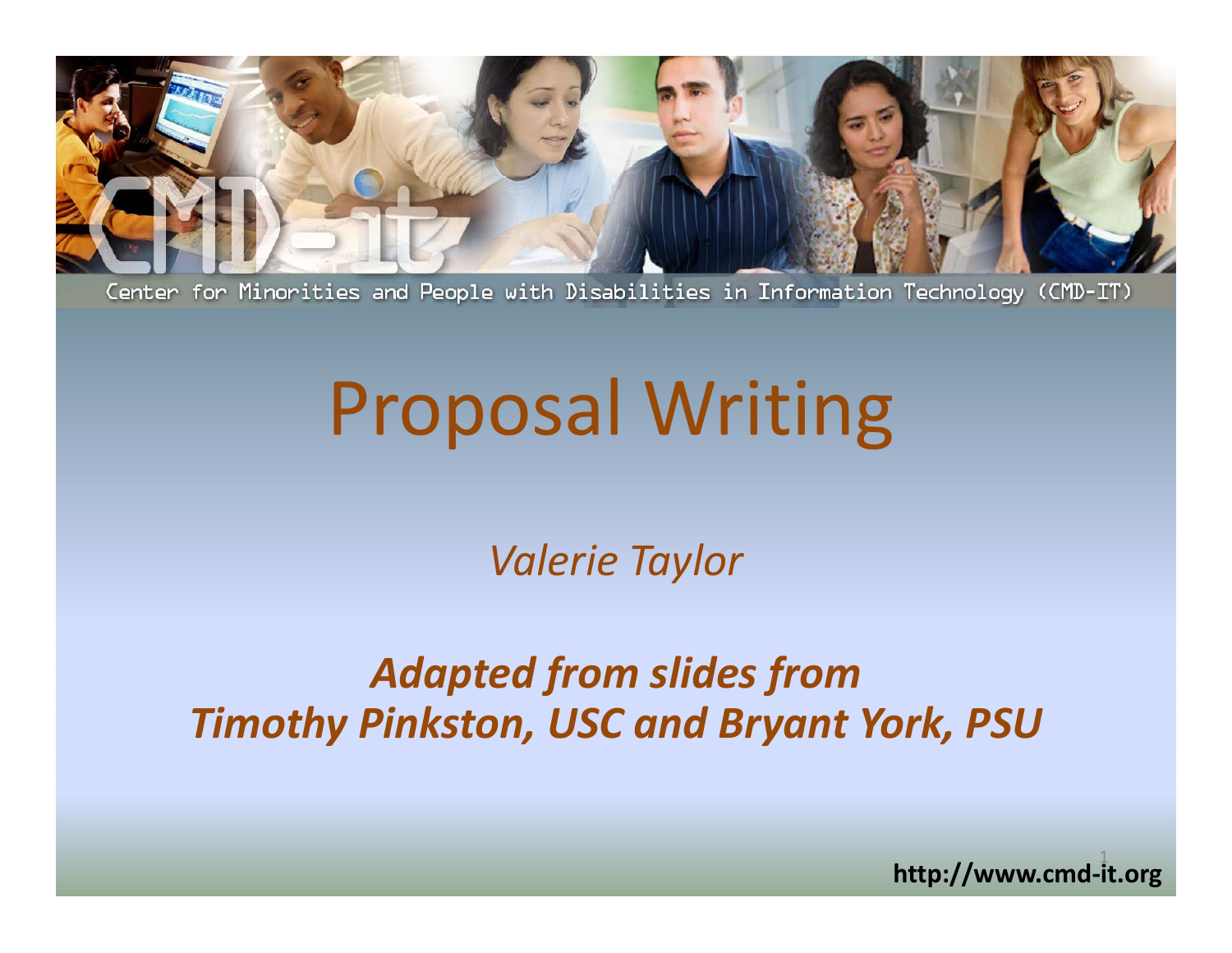## Types of Proposals

- • Research
	- Single-investigator
	- –Multi‐investigator
- •**•** Research Infrastructure
- •Education
	- Curriculum Development
	- Educational Innovation
- White Paper, Special Projects, RAPID, EAGER, Travel, Workshops, Postdoctoral Fellowships, Faculty Fellowships (industry or foundations), etc.
- •Supplements – standard, REU, RET, ROA
- •SBIR, STTR

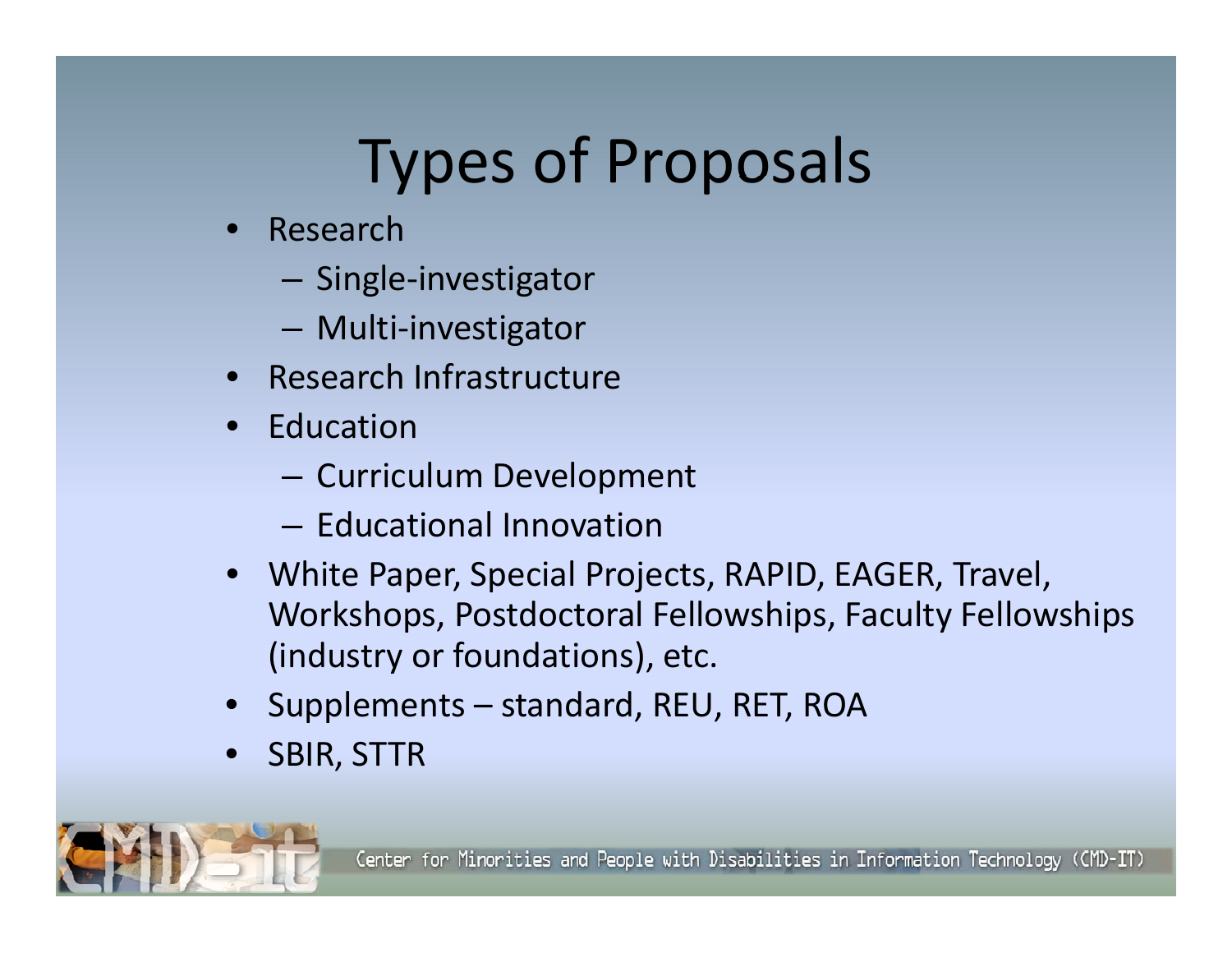## Meta‐Tips

- •**•** Know the agency's organizational structure
- •• Know your agency's programs
	- Solicited vs. unsolicited proposals
- •• Review the Summary of Awards
	- Past trajectory
- •• Know your program officer and division director
	- Current trajectory
- • Participate in agency‐sponsored workshops
	- Help set future trajectories
- Serve on review panels and as an ad hoc reviewer
	- Read lots of proposals
	- Practice good citizenship
- •Develop good proposal-writing habits

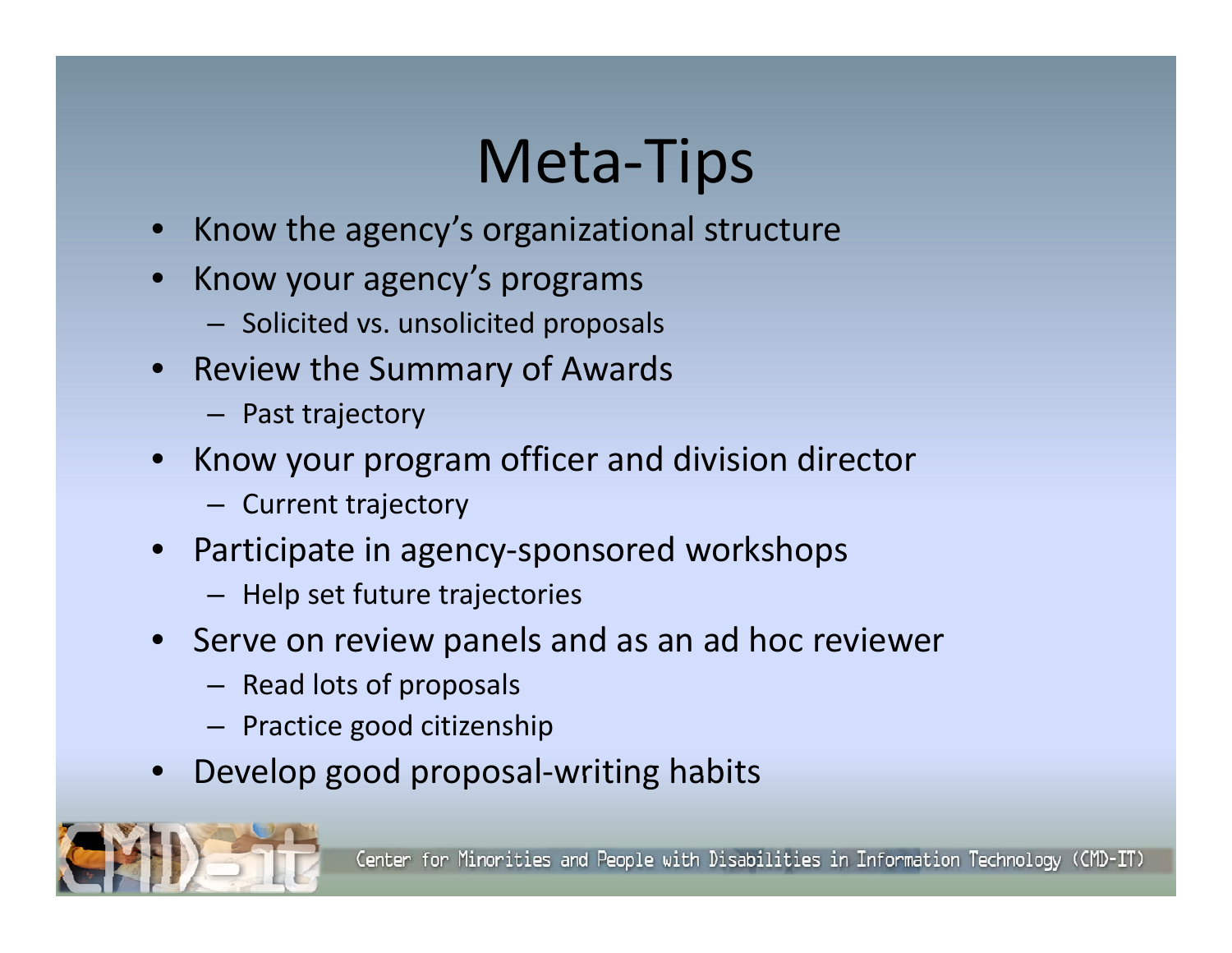## **Outline**

- Research Proposal Preparation
- Tips for Writing Successful Proposals
- Some Fatal Flaws in Proposal Writing

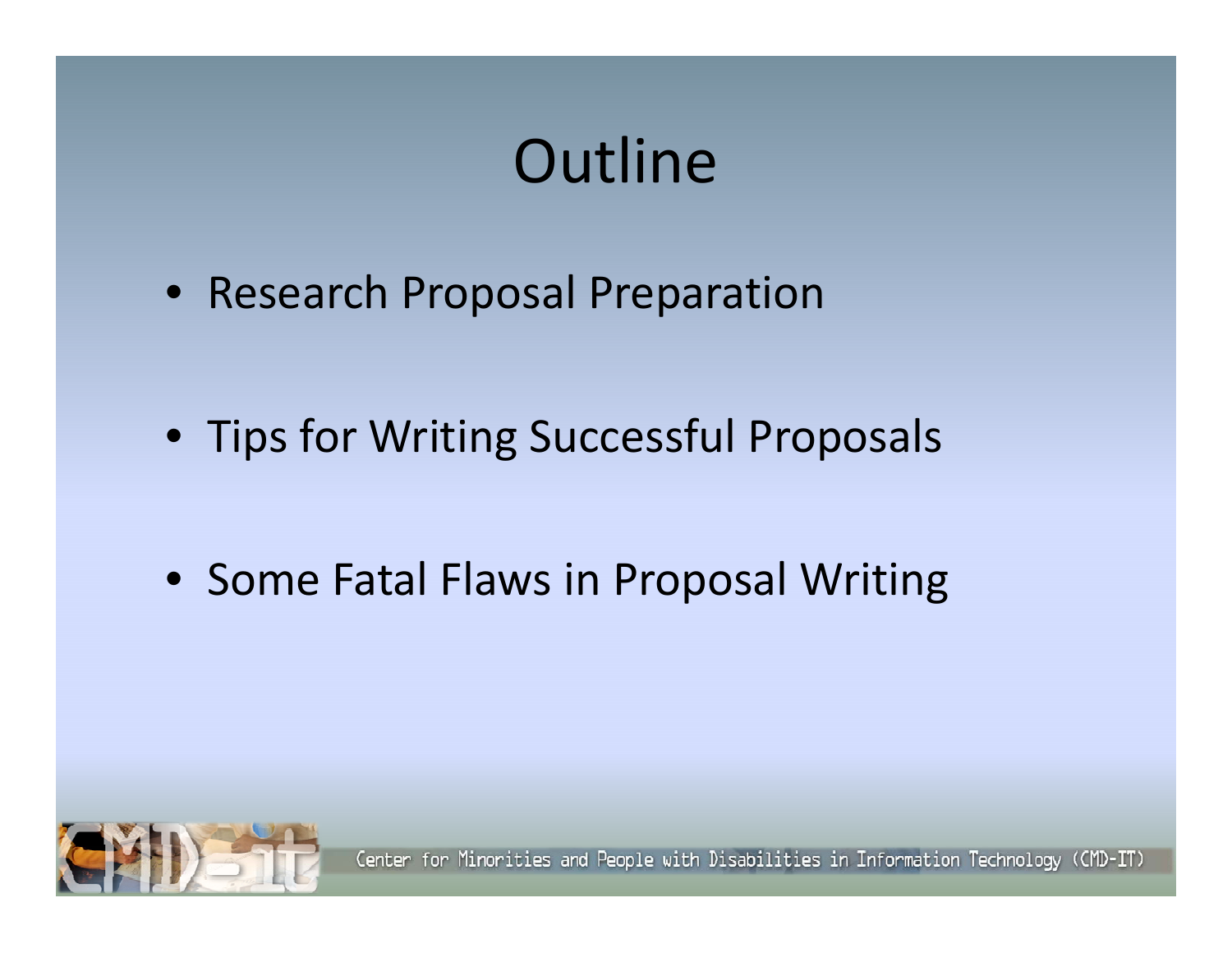### Research Proposals

A *fundable proposal* describes <sup>a</sup> good idea and attainable goal, well expressed and motivated, with <sup>a</sup> clear indication of methods for pursuing the idea, evaluating the findings, making them known and having broad impact. *NSF now requires <sup>a</sup> data management plan.*

**Societal** Challenges Scientific Inquiry **Technological** Advancement

Minorities and People with Disabilities in Information Technology (CMD-IT) Center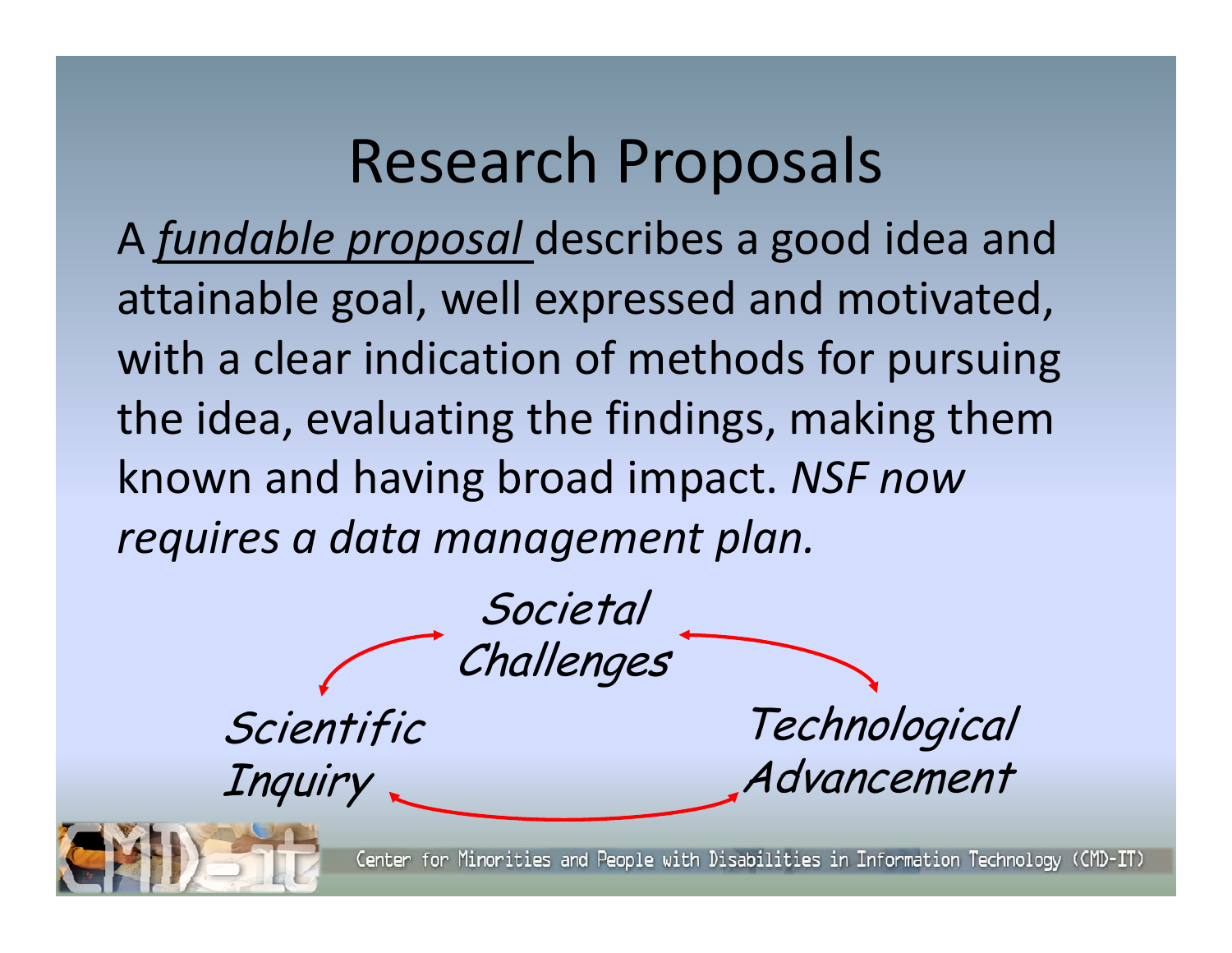#### Step 1: Carefully Read the Program Announcements and Solicitations

- Find the right program early!
	- $-$  It's better to do this well before you write
- $\bullet$  Talk with your Program Officer to make sure that your ideas fit in the program
	- $-$  If the Program Officer tells you that your ideas are too narrow or don't fit the program, look for other sources
- Make sure that your project is worthwhile, realistic, well ‐planned, and innovative
- *Start this process many months before the deadline*

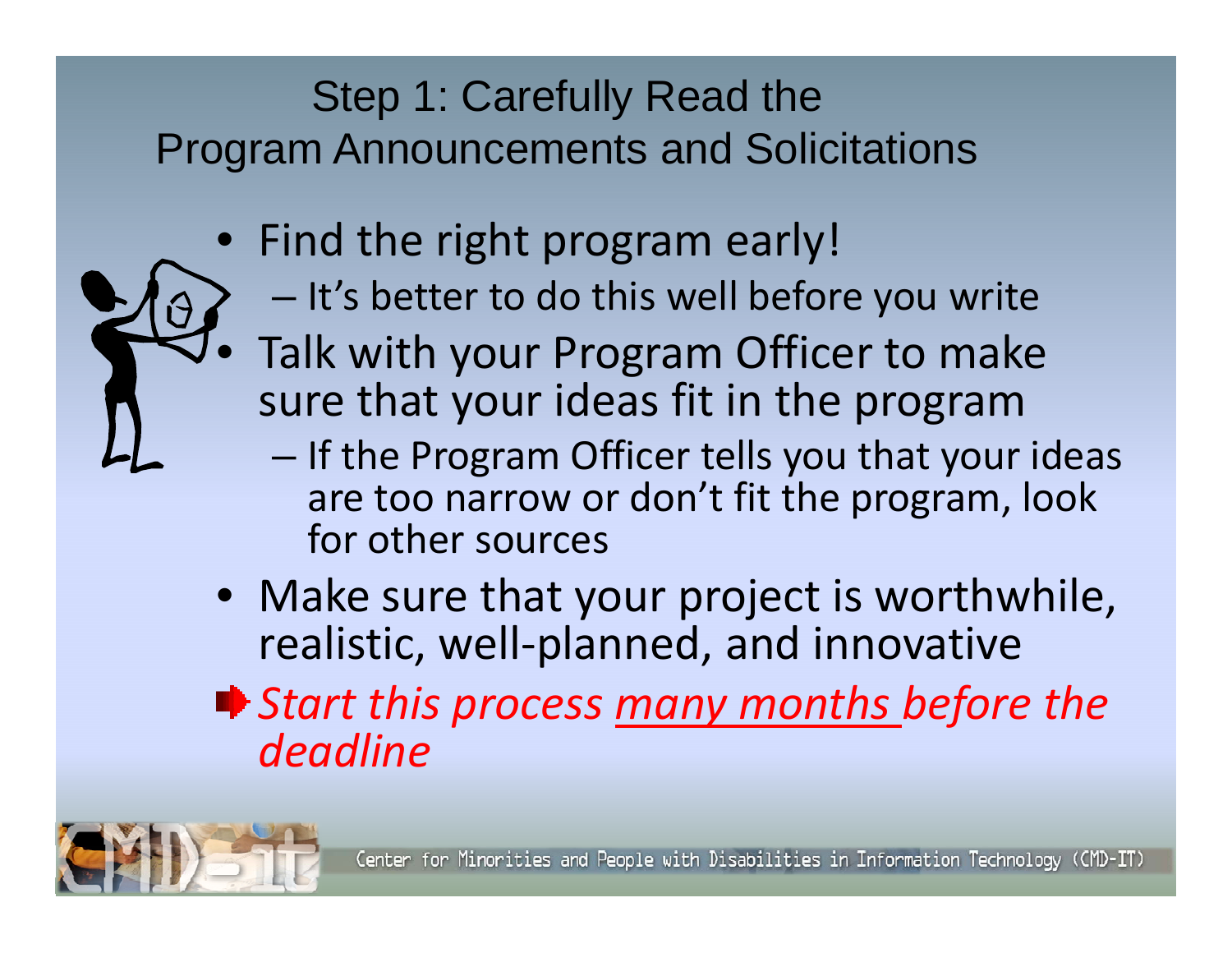## Step 2: Develop Your Good Idea

- $\bullet$  Key Questions
	- **What do you intend to do and how will you do it?**
	- **Why is it important?**
	- –**What does the literature provide?**
- $\bullet$  Make sure the idea is innovative and exciting
	- $-$  Survey the literature
	- Talk with others in the field
- $\bullet$ • Convince people that you can do it
	- Obtain preliminary data to support feasibility
	- Determine available facilities and resources
		- •What infrastructure do you have to work with?
		- •• With whom will you work (students, collaborators, industry partners)?

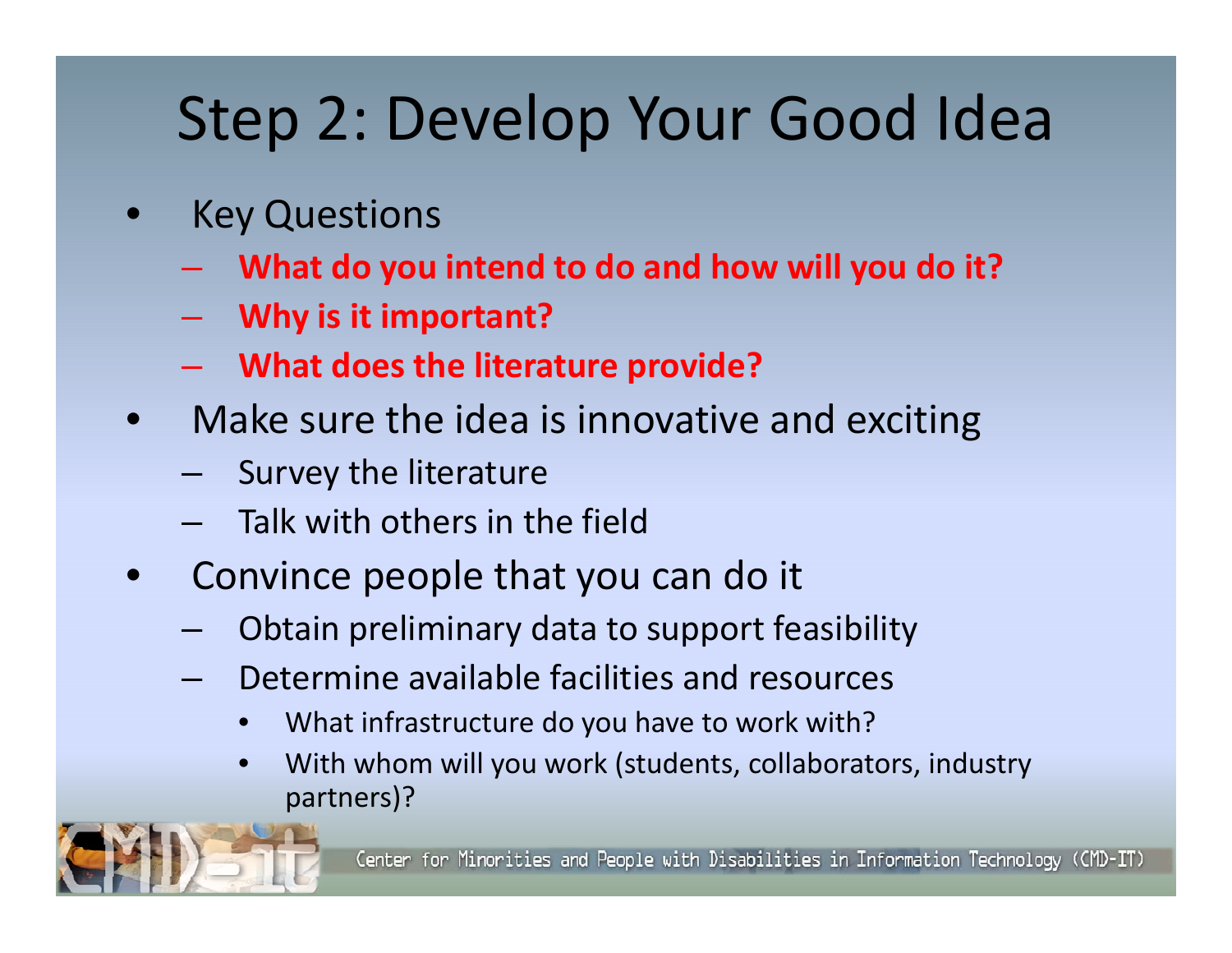## Step 3: Prepare the Proposal

- $\bullet$ Obtain the agency's Grant Proposal Guide (GPG)
- Get it ‐ Read it ‐ Follow it
	- Proposal preparation and submission
	- Submission of collaborative proposals via
		- Subaward
		- Separate, yet linked, proposals
	- Review criteria and review process
	- Return without review criteria
	- –Withdrawal, declination, and award processes

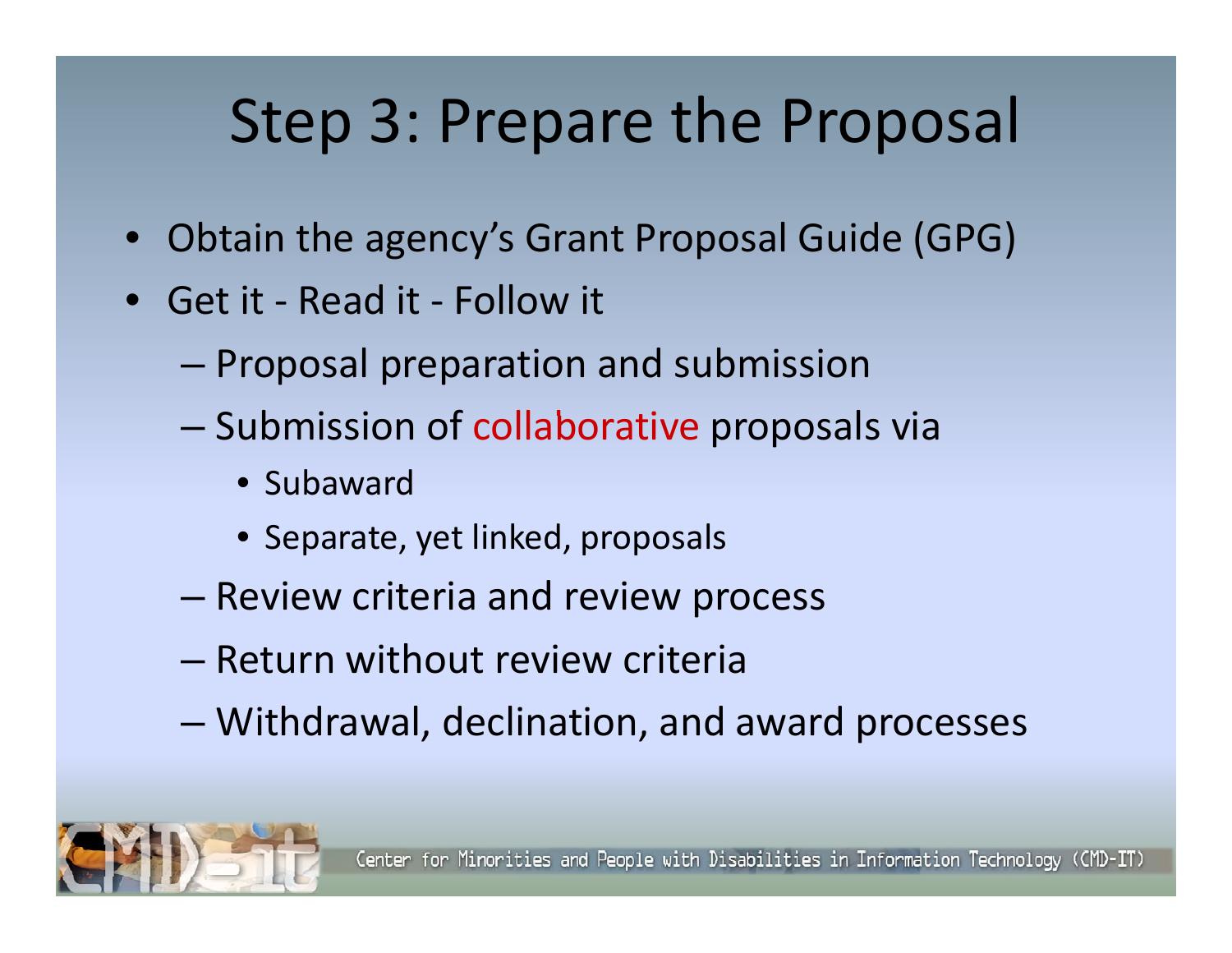## Parts of <sup>a</sup> Proposal (NSF)

- •Cover Sheet and Certifications
- • Project Summary
	- $-$  Both intellectual merit and broader impacts described
- •Project Description
- •References cited
- •Biographical Sketches
- •Budget and Budget Justification
- •**• Current and Pending Support**
- •**•** Facilities, Equipment and Other Resources
- • Supplemental Documentation
	- What is allowed may vary by programs and directorates
- • Single Copy Documents
	- Reviewer suggestions, confidential information, letters of support, etc.
- •Data management document (2‐pages)

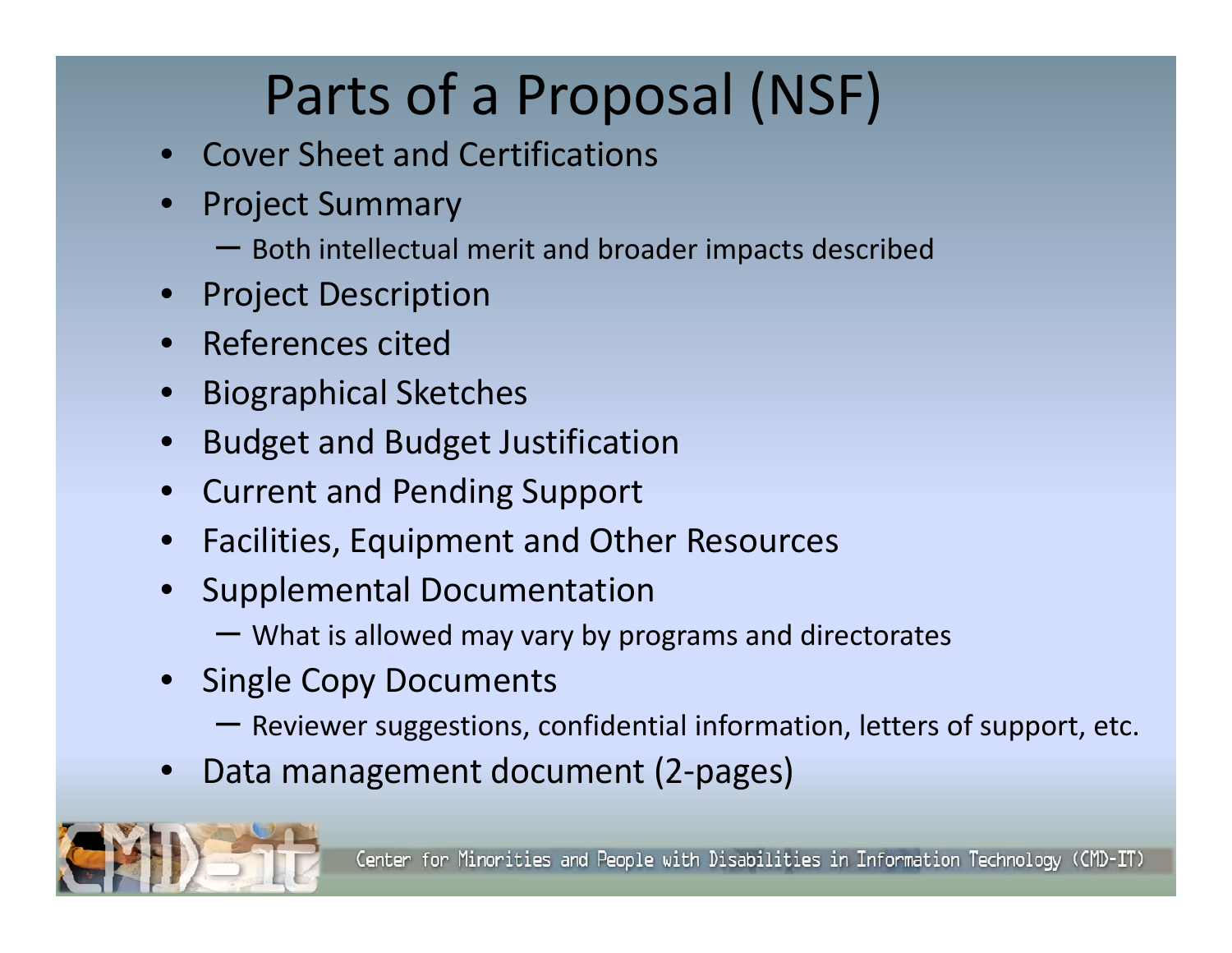### Project Summary

- This one page is critical because it:
	- It may affect which program or panel will review your proposal
	- It must include <sup>a</sup> statement addressing both merit review criteria: *Intellectual Merit* and *Broader Impacts*
		- Proposals that do not separately address both criteria within the one‐page Project Summary will be returned without review
- Intellectual Merit
	- Describe the scientific/engineering problem and its importance
	- State the overall objective of the project
	- State the specific aims
	- Describe how the aims will be achieved
- Broader Impacts
	- Educational & outreach activities; infrastructure; dissemination of results; underrepresented groups; benefits to society
	- See http://www.nsf.gov/pubs/gpg/broaderimpacts.pdf

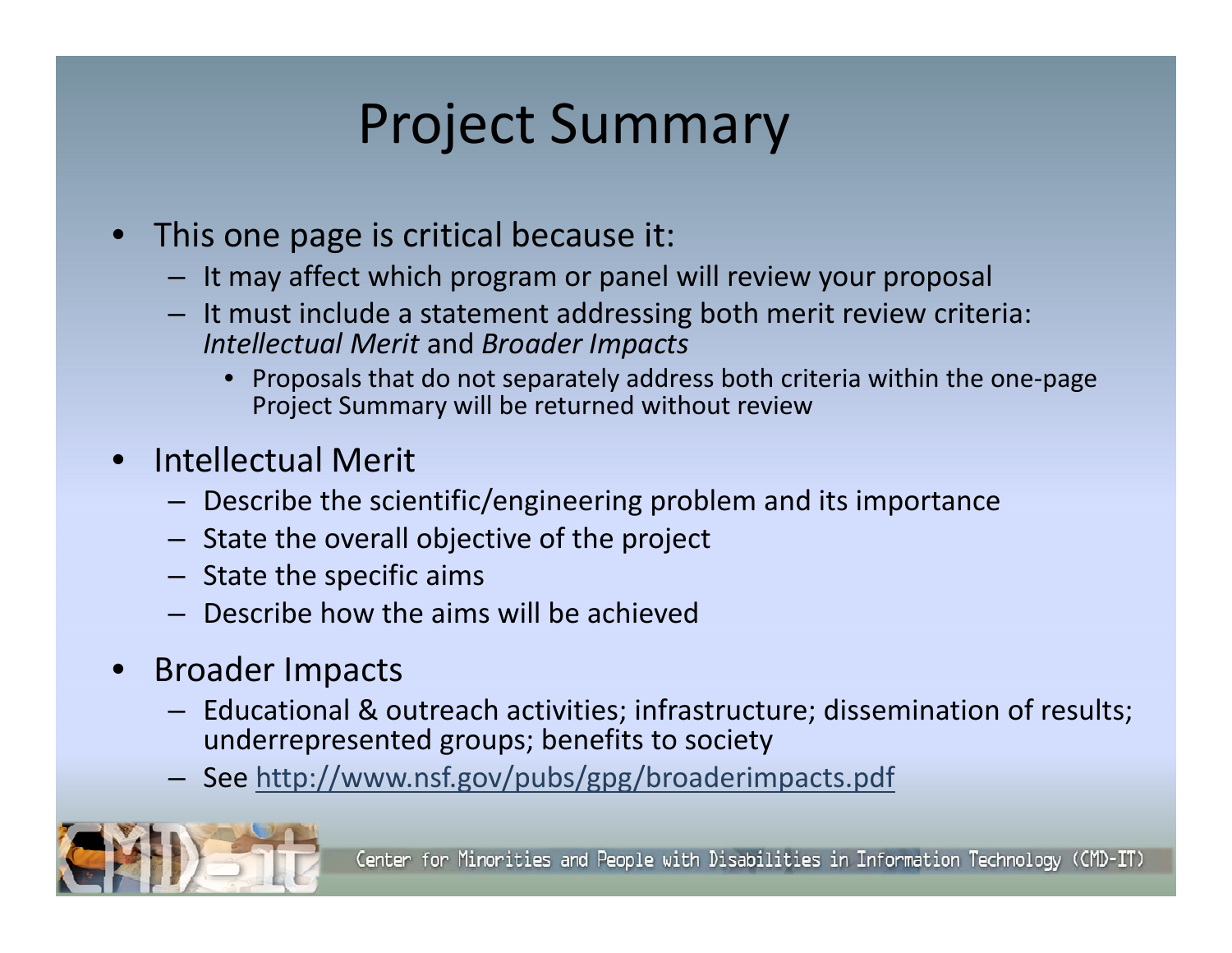## Project Description

- $\bullet$ • This is the key to a strong proposal
- $\bullet$ Overall concept and rationale
- •Hypothesis‐driven or data‐driven or innovation‐driven
- $\bullet$  Execution
	- Careful
	- Thorough
	- Appropriate
- *Warning:* Most NSF formal proposals are limited to 15 pages. Some preliminary proposals and other special cases may be limited to fewer pages. Check the program solicitation!

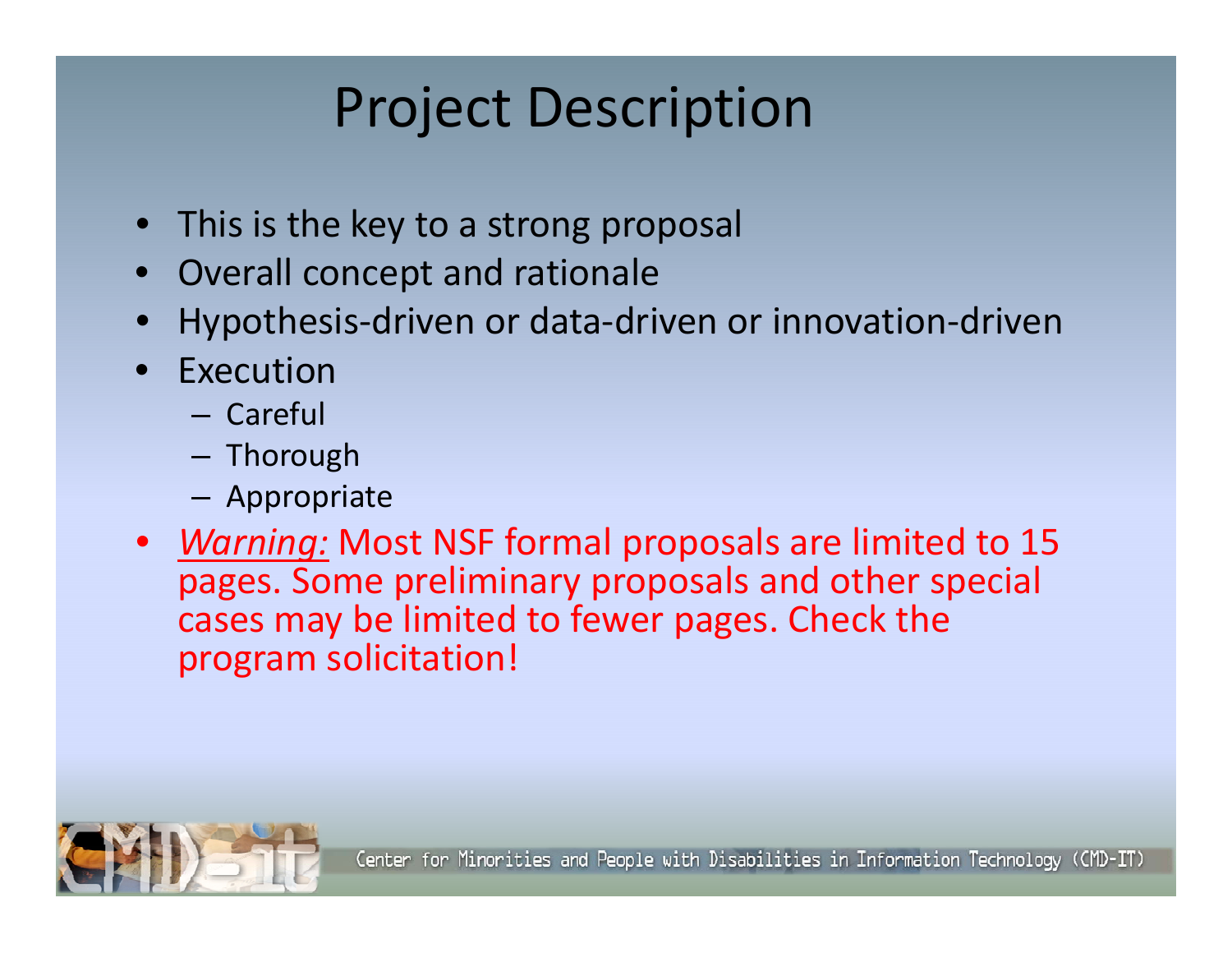### Project Description

In 15 pages, you need to cover

- Objectives and expected significance
- Relation to present state of knowledge
- Experimental methods and procedures
- $\bullet$ ● Results from prior agency-sponsored support (required if applicable)
- Relation to your (the PI's) longer term goals
- Broader impact
- • Optional sections:
	- – $-$  preface, background, preliminary studies, specific objectives, significance, experimental plan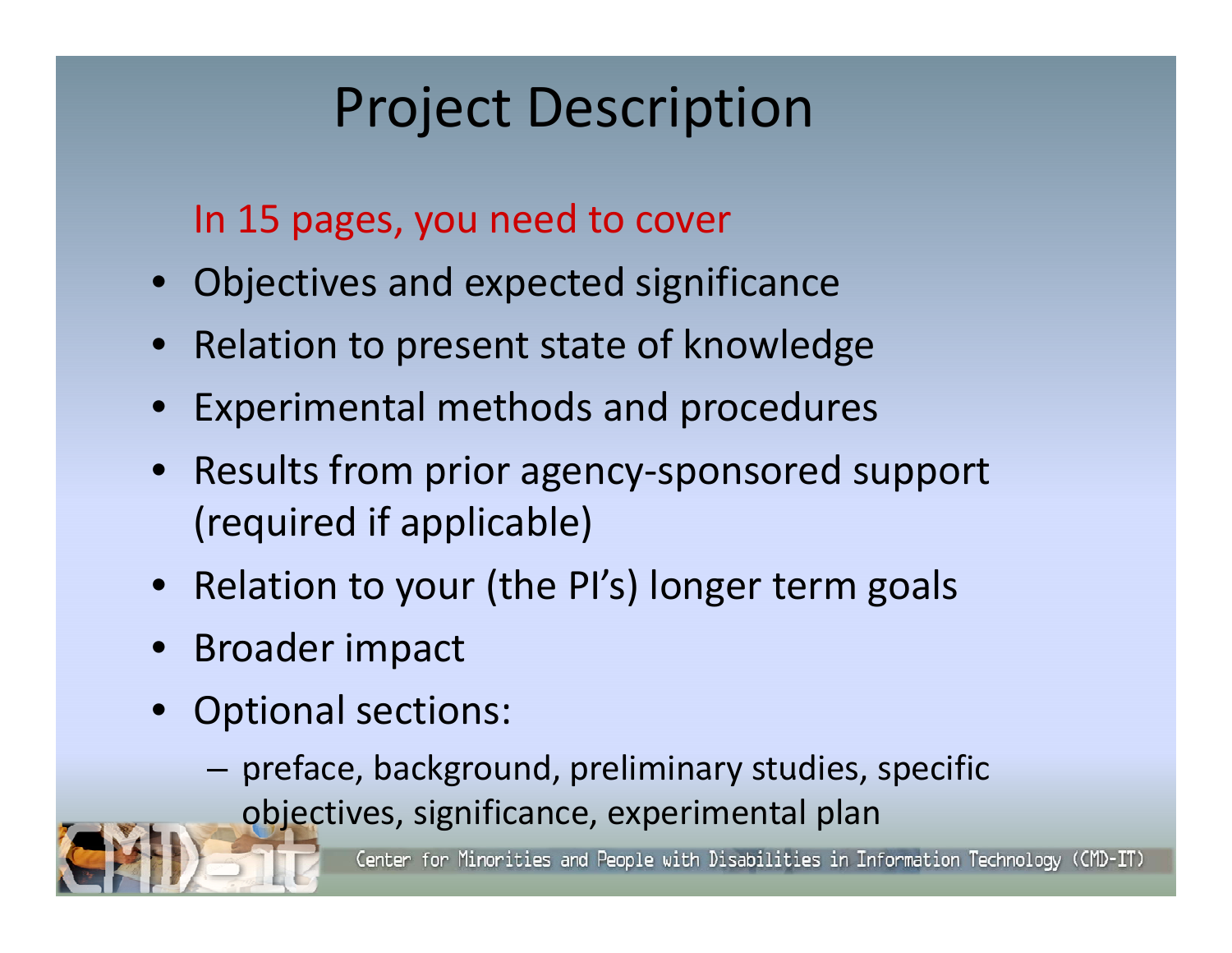#### Project Description

- $\bullet$ • Know your audience – the reviewers, PO!
	- – $-$  Write accurately, concisely, and clearly
	- –Make it easy for reviewers to like your proposal
	- – $-$  You never get a second chance to make a first impression
	- – $-$  First page tells it all
	- – $-$  Figures and tables get your points across clearly
	- – $-$  Some reviewers (particularly on interdisciplinary proposals) may not be experts in your specific field

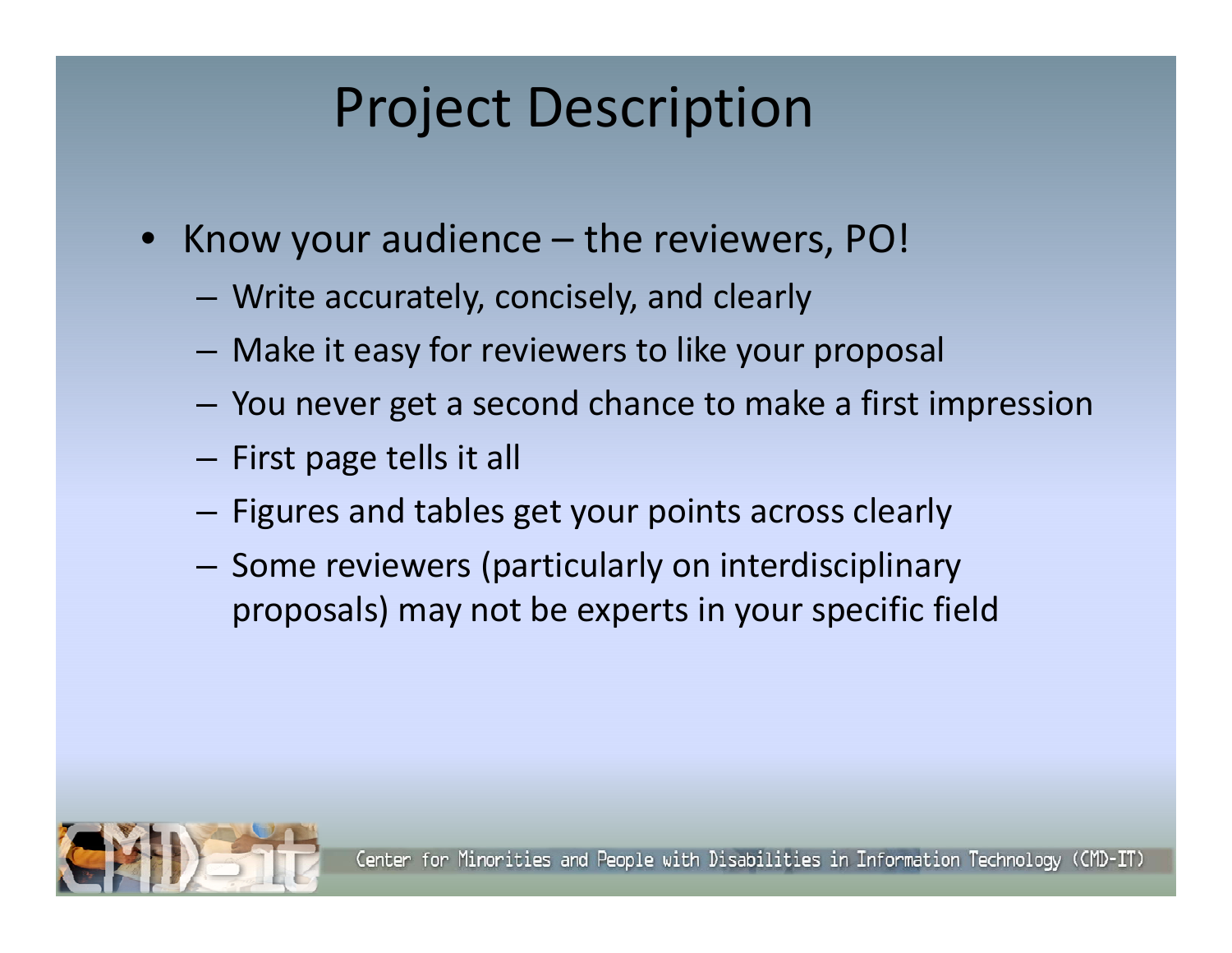## Biographical Sketch

- Usually limited to only two pages
- Professional preparation
- Appointments
- Publications
	- 5 closely related
	- 5 other significant publications
- Synergistic activities
- Collaborators & other affiliations
	- Collaborators (last 4 yrs) & co‐editors (last 2yrs)
	- Graduate and Postdoctoral Advisors
	- Thesis Advisor and Postgraduate‐Scholar Sponsor

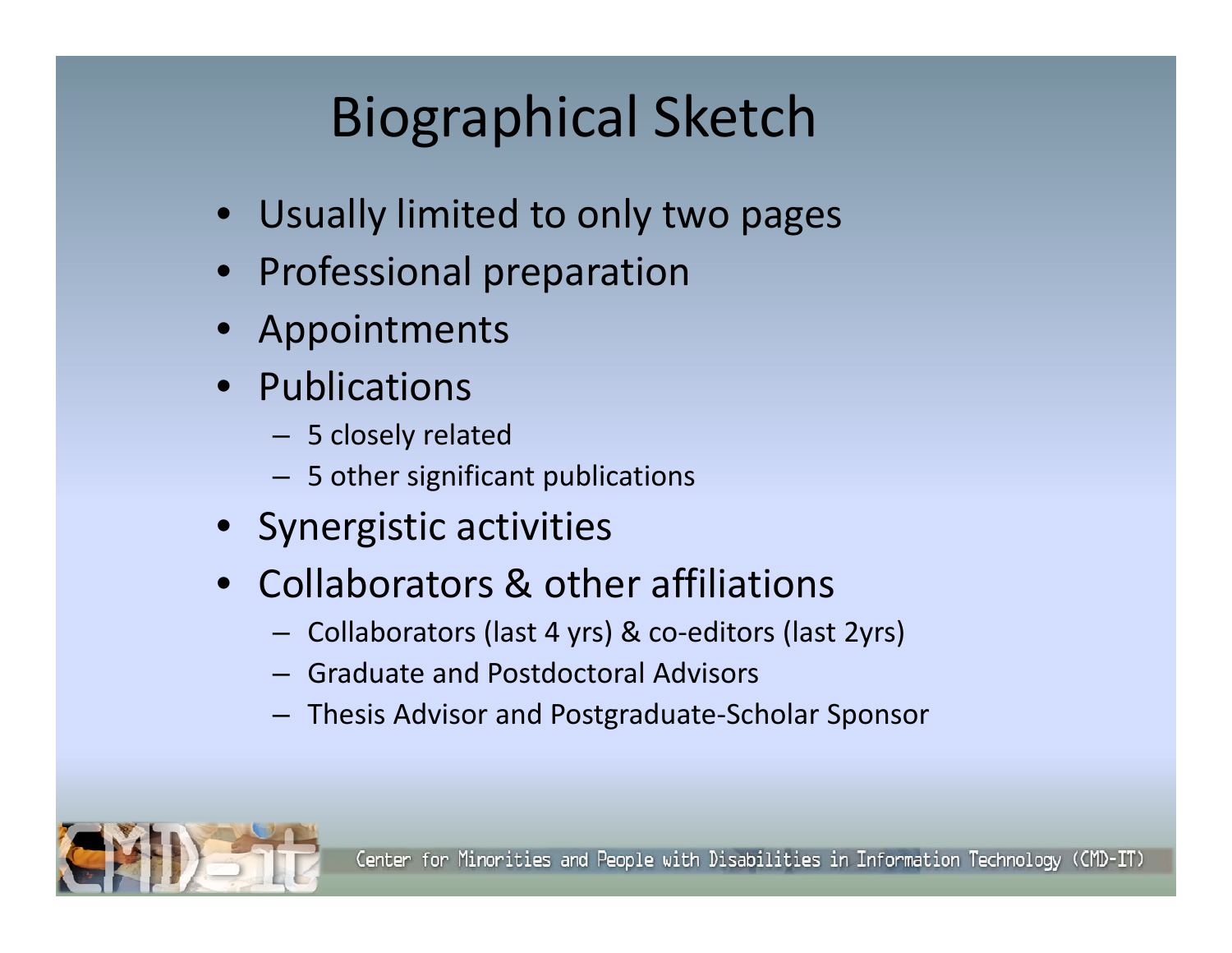## Budget

- $\bullet$  Budget should be
	- $-$  reasonable, but request what you need
	- $-$  for personnel, equipment, travel, participant support and other direct costs (subaward, consultant, computer services, publication costs)
	- $-$  for cost of educational activities associated with research, where appropriate
- Must be accompanied by "Budget Justification" for direct cost line items

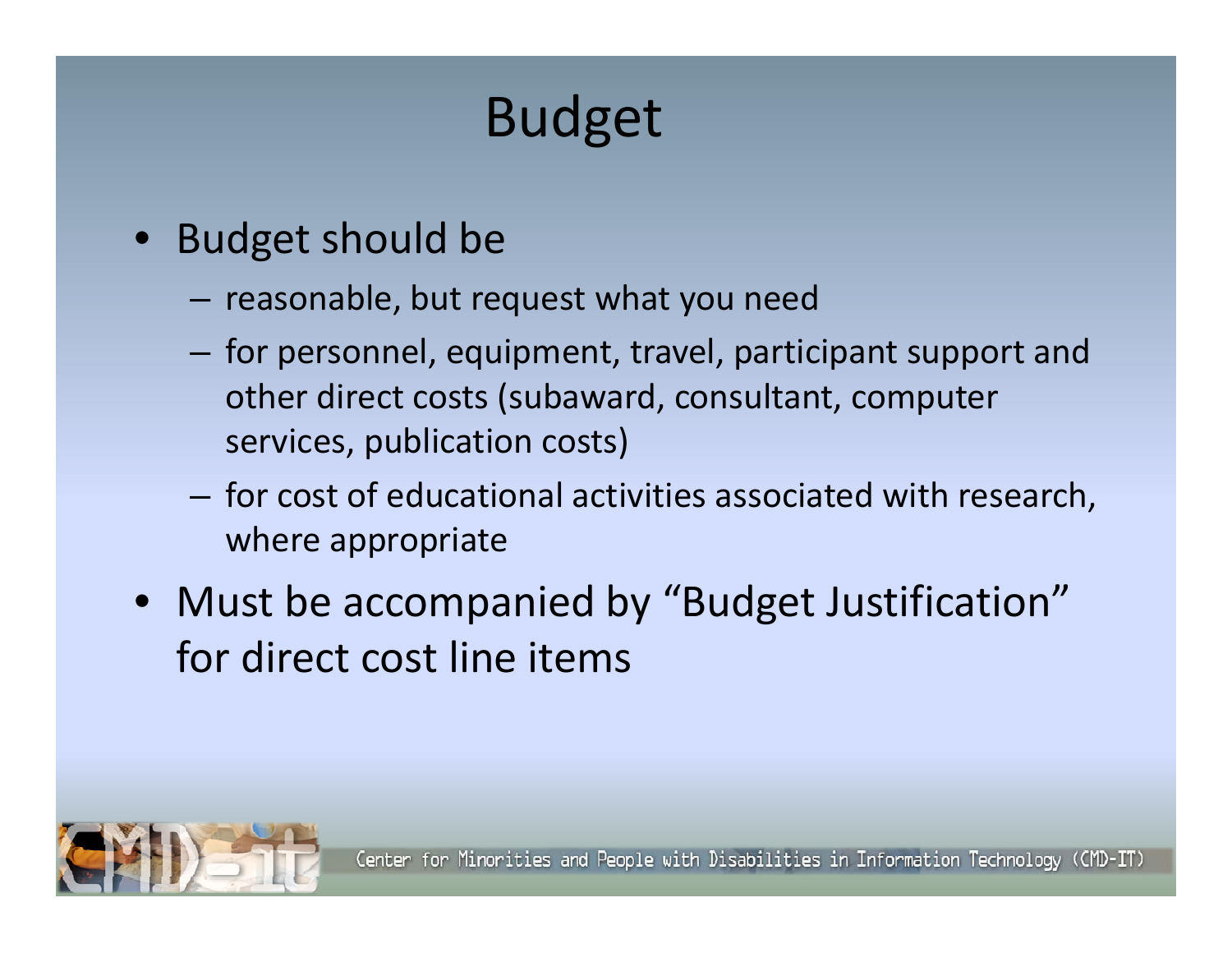#### Current and Pending Support

- List everything, including the proposal being submitted
	- – $-$  current, pending and anticipated
- Be careful of overlap
	- **Harry Committee**  Perception of overlap could be detrimental in the review
- Multiple submissions
	- – $-$  when they are allowed to same program

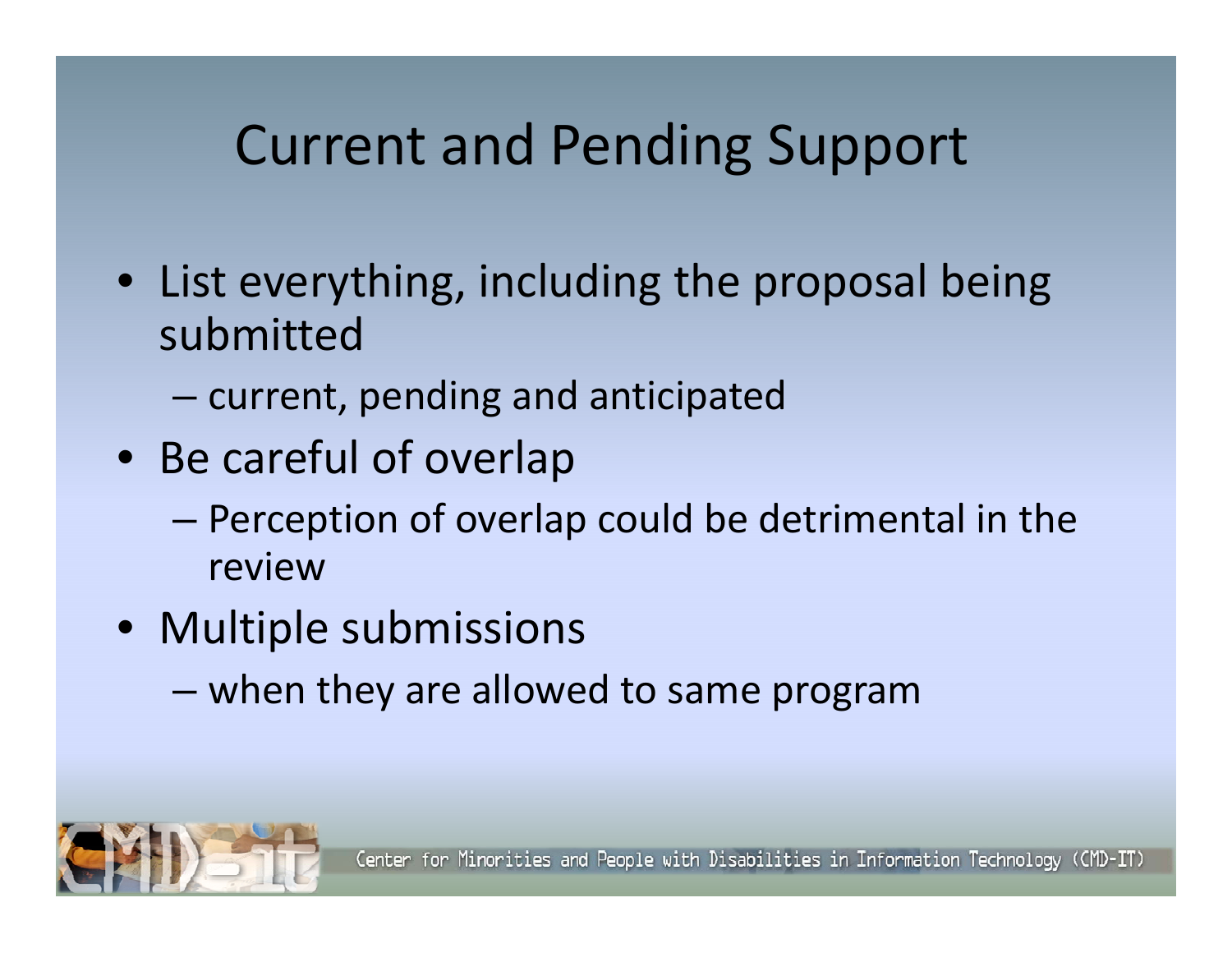## **Outline**

 $\checkmark$  Research Proposal Preparation

- Tips for Writing Successful Proposals
- Some Fatal Flaws in Proposal Writing

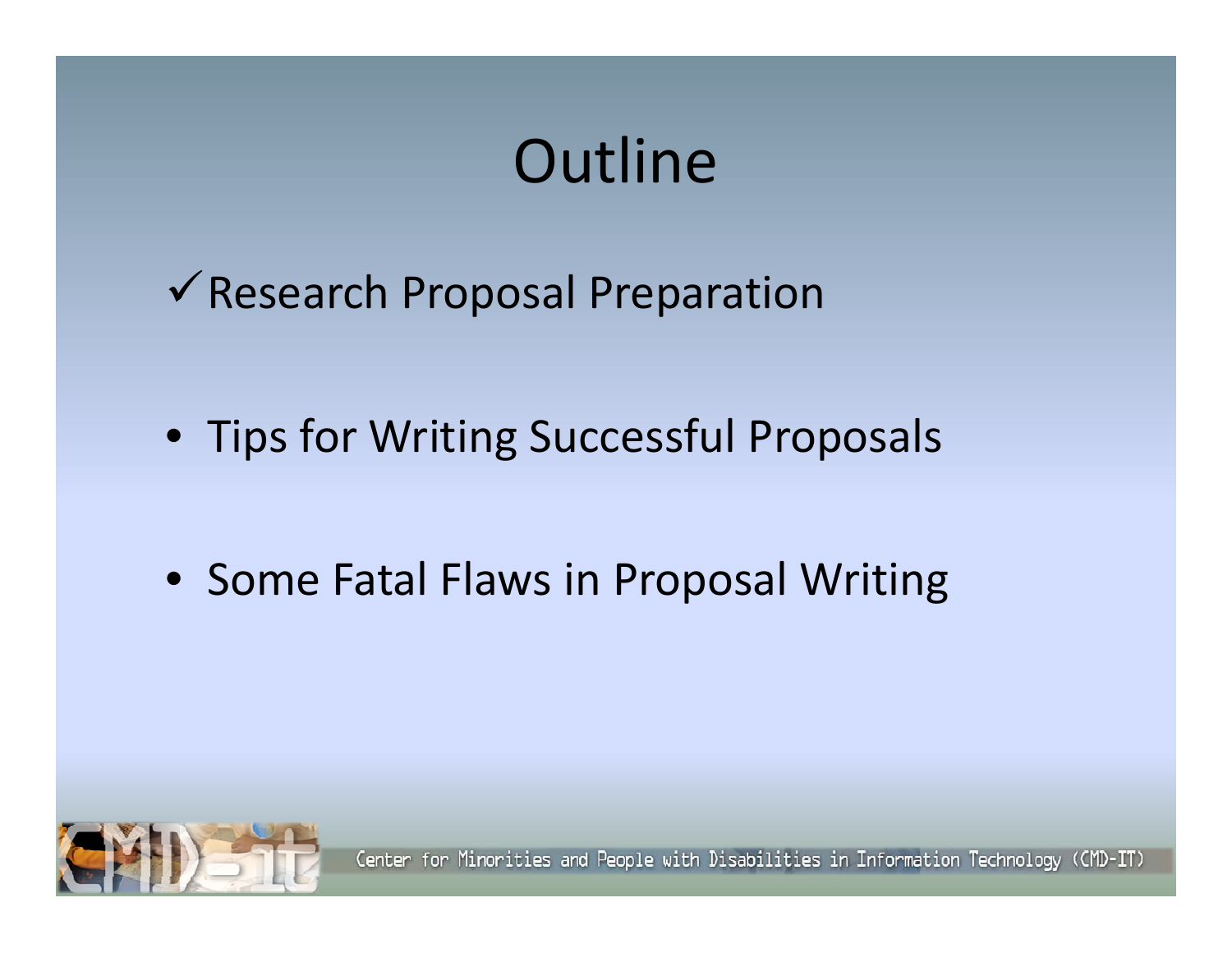## Get Help

- $\bullet$  Read:
	- $-$  Sponsoring agency publications
	- $-$  Successful proposals
- Look before you leap:
	- $-$  Serve as a reviewer and panelist
- Talk with people in‐the‐know:
	- – $-$  Current Program Officers
	- Former POs (rotators or IPAs)
	- $-$  Successful colleagues
	- $-$  Sponsored projects office at your institution

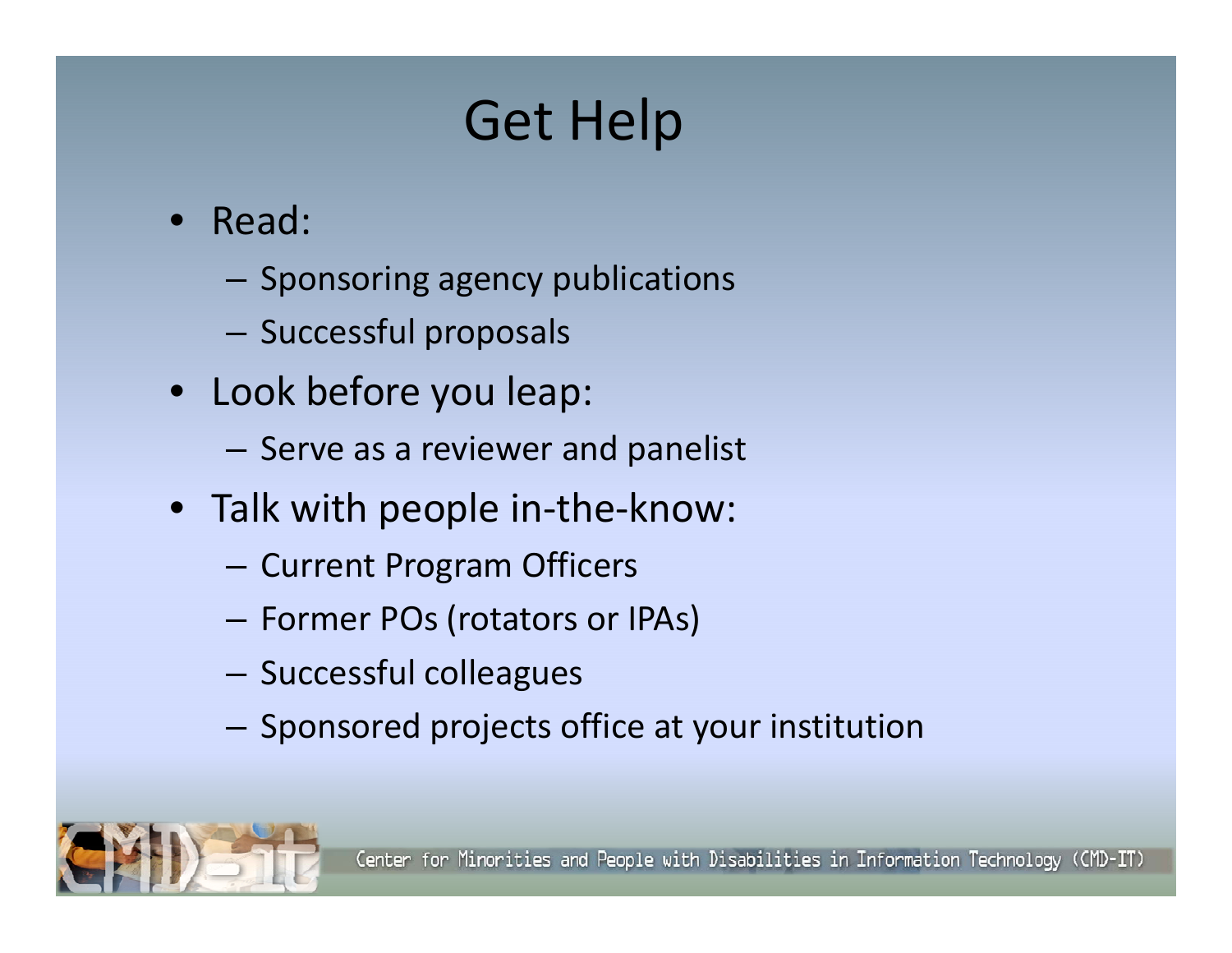#### Start Early and Get Feedback

- $\bullet$  Write:
	- – $-$  Rewrite and rewrite again...
- $\bullet$  $\bullet$  Get critiques from:
	- Mentors and colleagues
	- Previous members of review panels

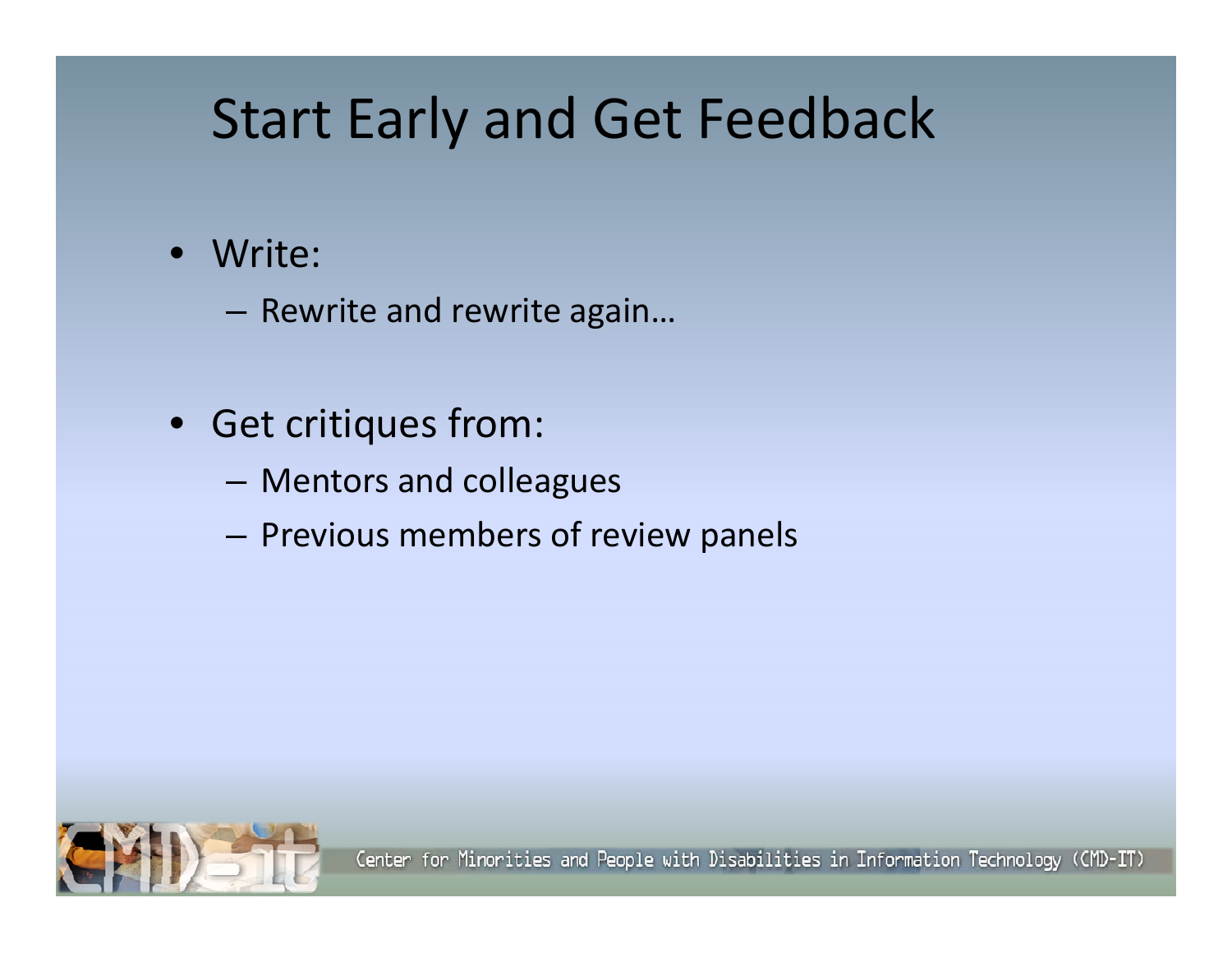#### Be Reasonable

- Be aware of the scope:
	- $-$  "Too ambitious" vs. "Too narrow"
- $\bullet$ ● Be honest and up-front:
	- Address issues instead of trying to hide them
	- $-$  Acknowledge possible experimental problems and have alternatives

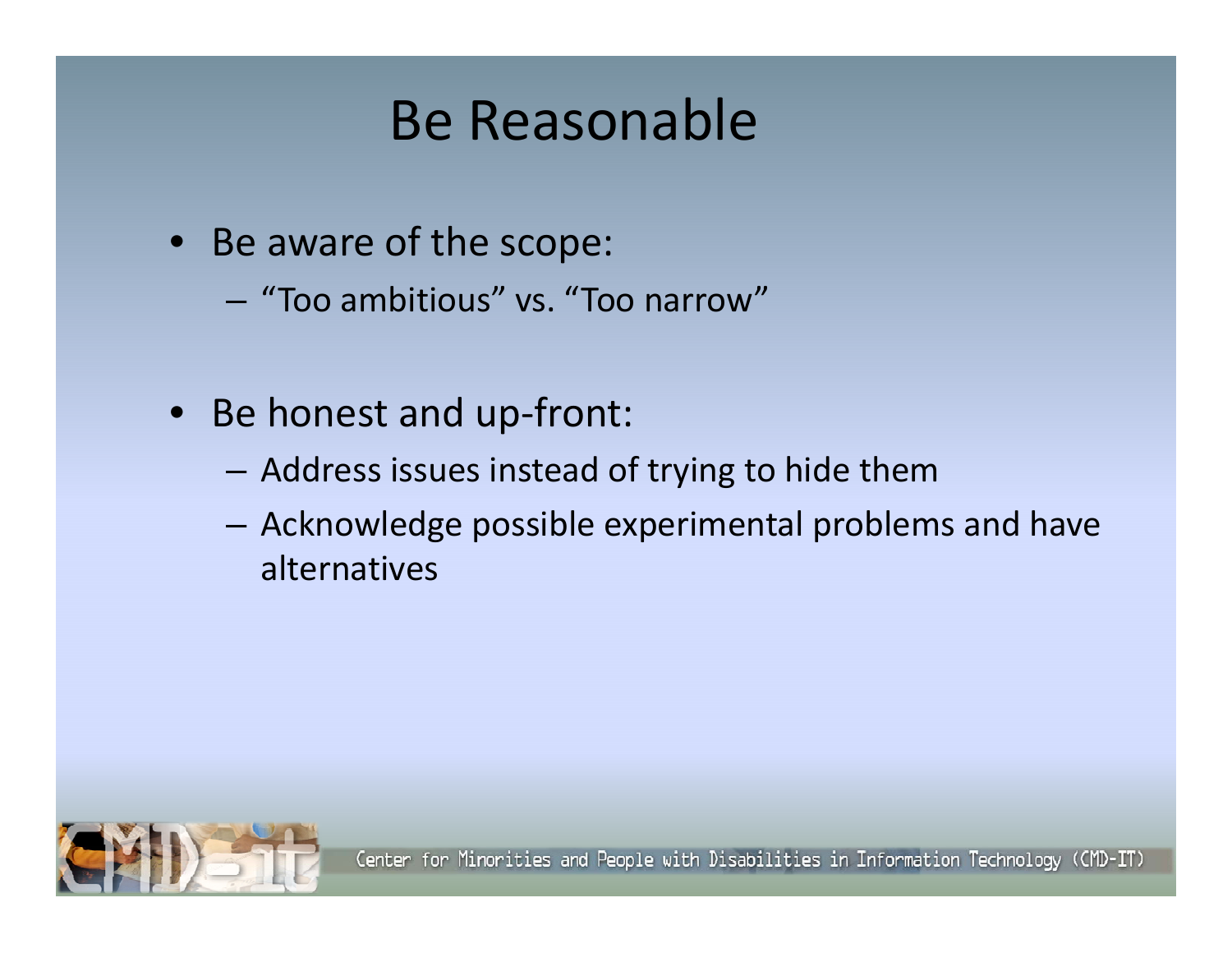#### Make It Easy for Reviewers

- $\bullet$ **•** Know your audience:
	- – $-$  All reviewers may not be experts in your specific field
- Simplify and streamline:
	- Make sure you get your overall idea across
- Pay attention to details:
	- $-$  Run the spell checker and proof-read
	- $-$  Prepare clear photos, graphs, etc.
	- Make the font size as big as you can

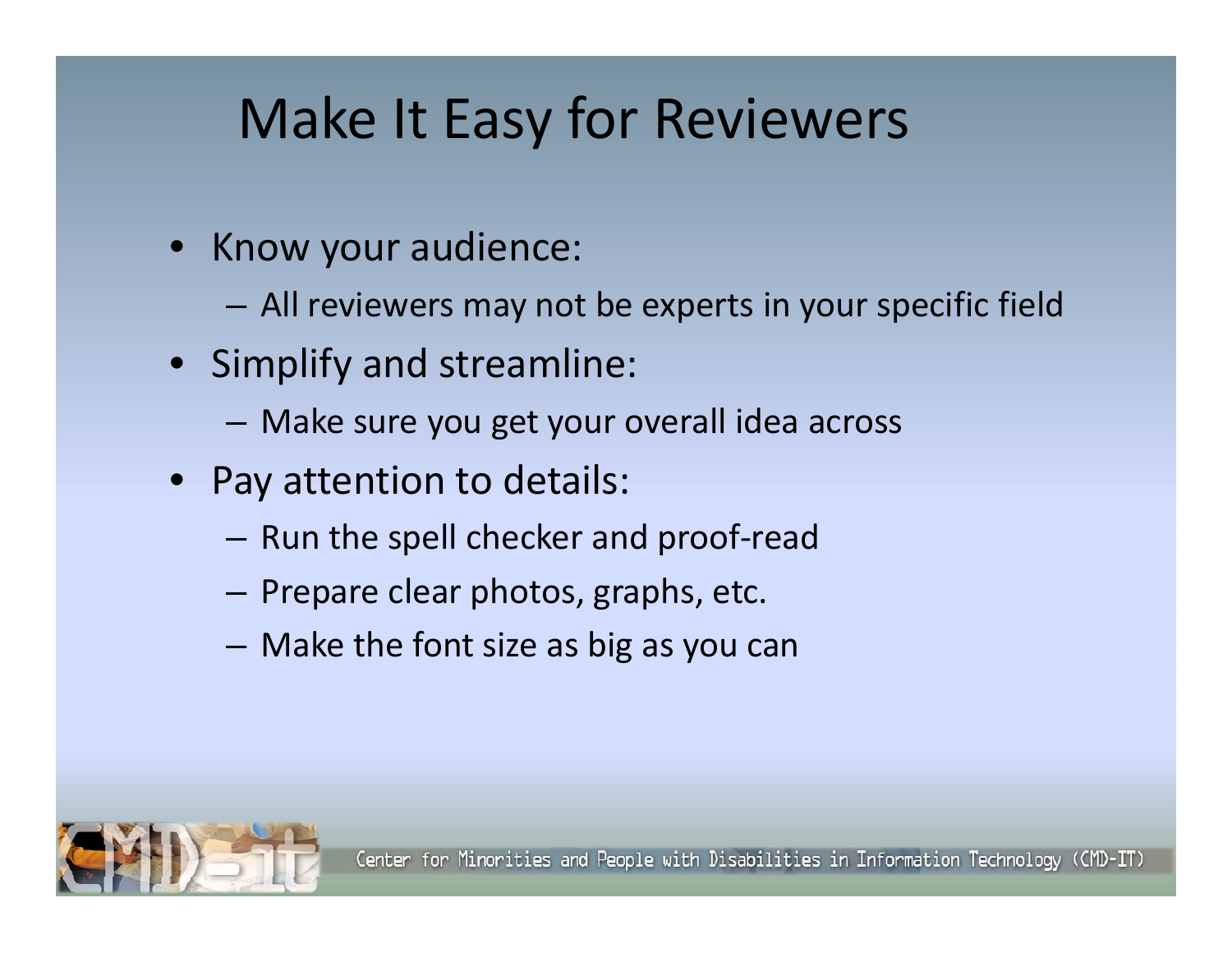### Seven Deadly Sins of Proposal Writing

- 1. Failure to focus on the key problems and payoffs
- 2.No persuasive structure: *poorly organized*
- 3. No clear differentiation: *competitive analysis*
- 4. Failure to offer <sup>a</sup> compelling value proposition: *potential impact*
- 5.Key points are buried: *no highlights highlights, impact is lost*
- 6. Difficult to read or appreciate: *full of jargon, too many low‐level technical details or not enough details*
- 7. Credibility killers: *misspellings, grammatical errors, wrong technical terms, inconsistent format, …*

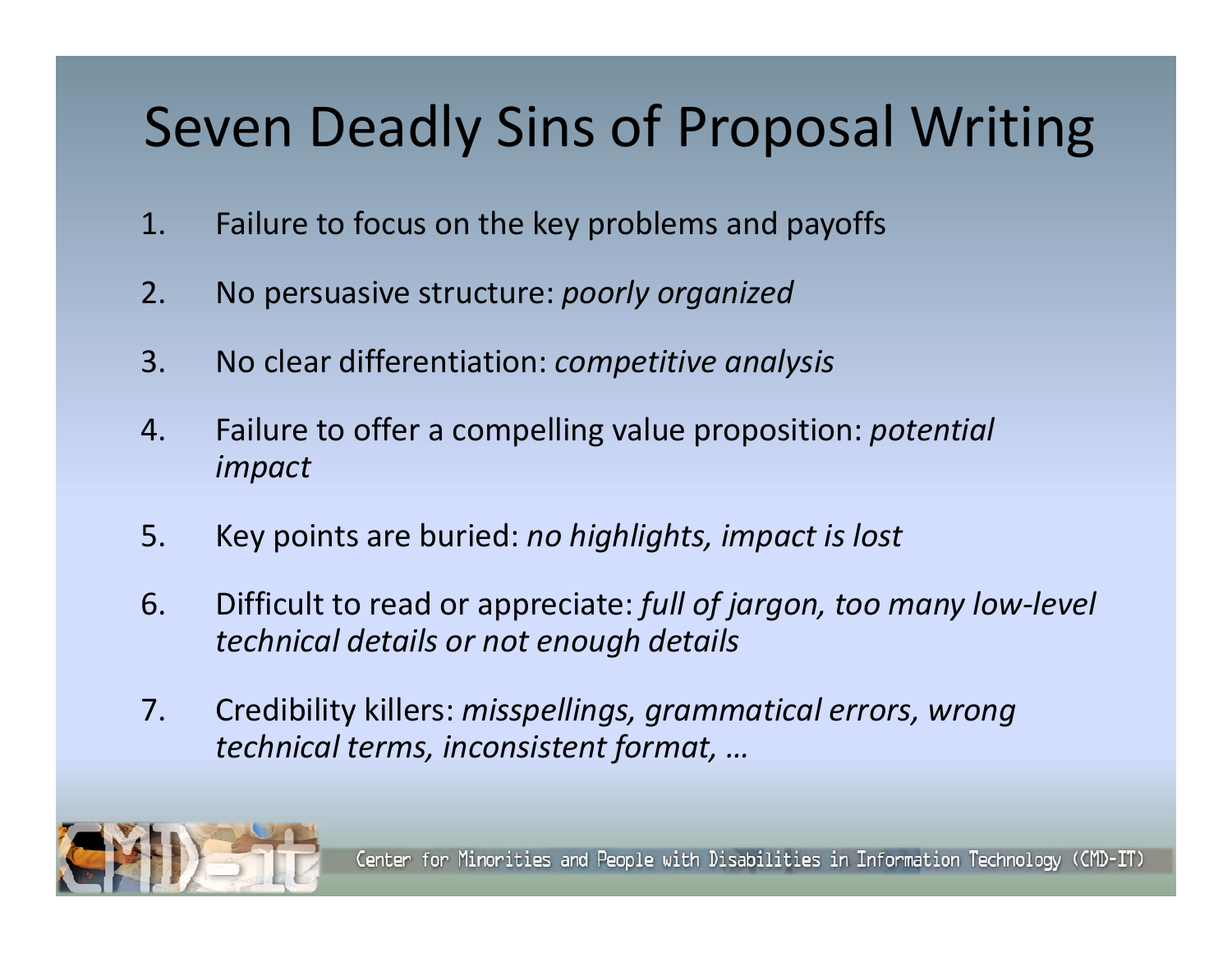#### Funding Criteria: Intellectual Merit

- How *important* is the activity to *advancing knowledge and understanding* within the field or across different fields?
	- Significance of expected results: incremental? high impact? highrisk but high-gain?
- How well *qualified* are you to conduct the research?
	- Not necessary to have track record on specific topic, but *quality of prior work* usually a consideration, as are *preliminary results*
- How creative, *original* are the concepts and ideas?
	- Should be *ground-breaking* in some aspect
- How well conceived, *organized* is the proposed activity?
	- •*Well-articulated problem* and *well-structured research plan*
- Is there sufficient *access to resources*?
	- • Ownership is not necessary, only *access* to equipment, facilities, human capital, …

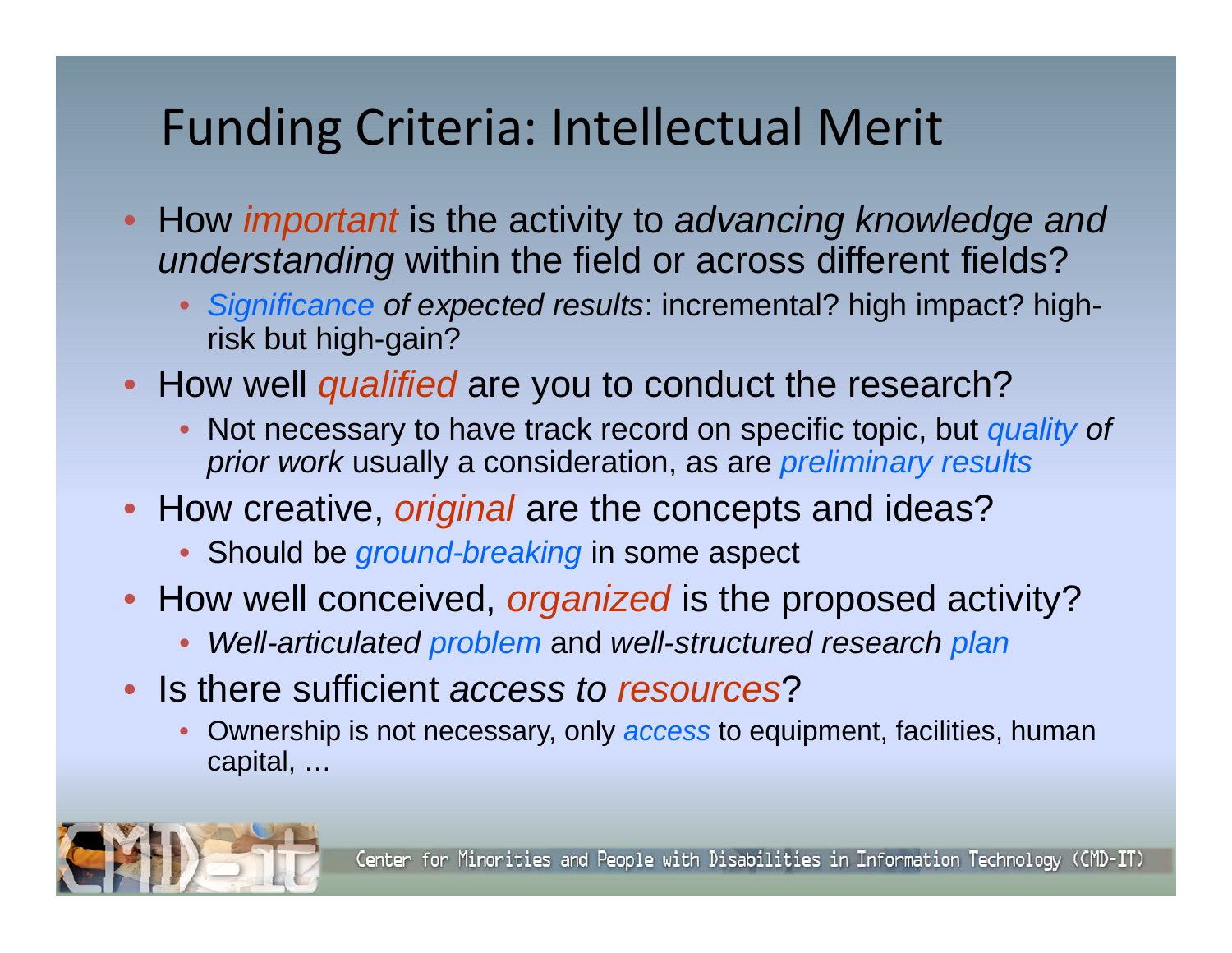#### Funding Criteria: Broader Impacts

- Does the activity advance discovery and understanding while *promoting teaching, training and learning*?
- Does the activity *broaden the participation* of underrepresented groups (e.g., gender, ethnicity, disability, geographic, etc.)?
- Will it *enhance the infrastructure for research and education*, such as facilities, instrumentation, networks and partnerships?
- Will the *results* be *disseminated broadly* to enhance scientific and technological understanding?
- What may be the *benefits* of the proposed activity *to other disciplines and society* as <sup>a</sup> whole?

(See *www nsf gov/pubs/gpg/broaderimpacts pdf www.nsf.gov/pubs/gpg/broaderimpacts.pdf*)

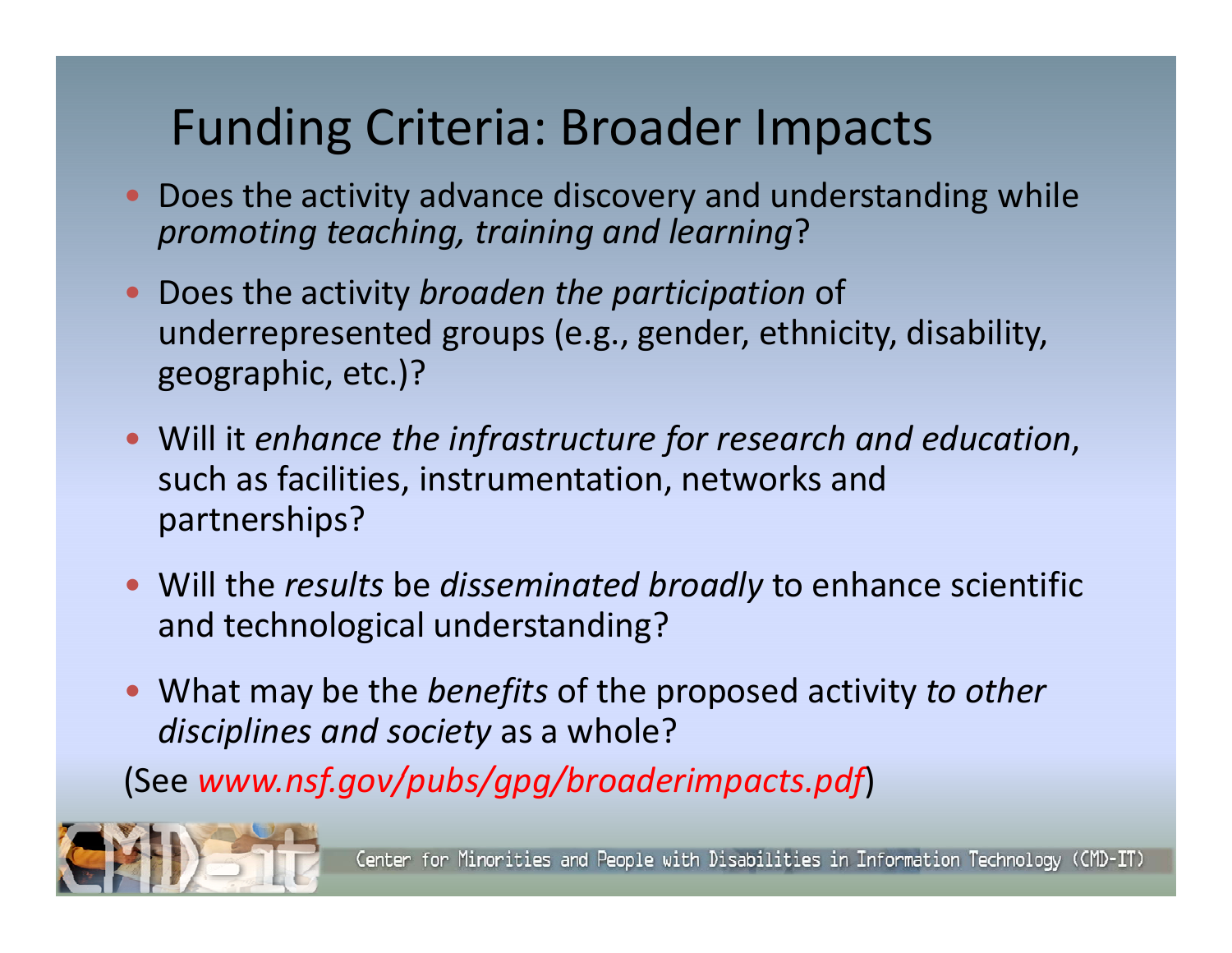## **Outline**

 $\checkmark$  Research Proposal Preparation

 $\checkmark$  Tips for Writing Successful Proposals

• Some Fatal Flaws in Proposal Writing

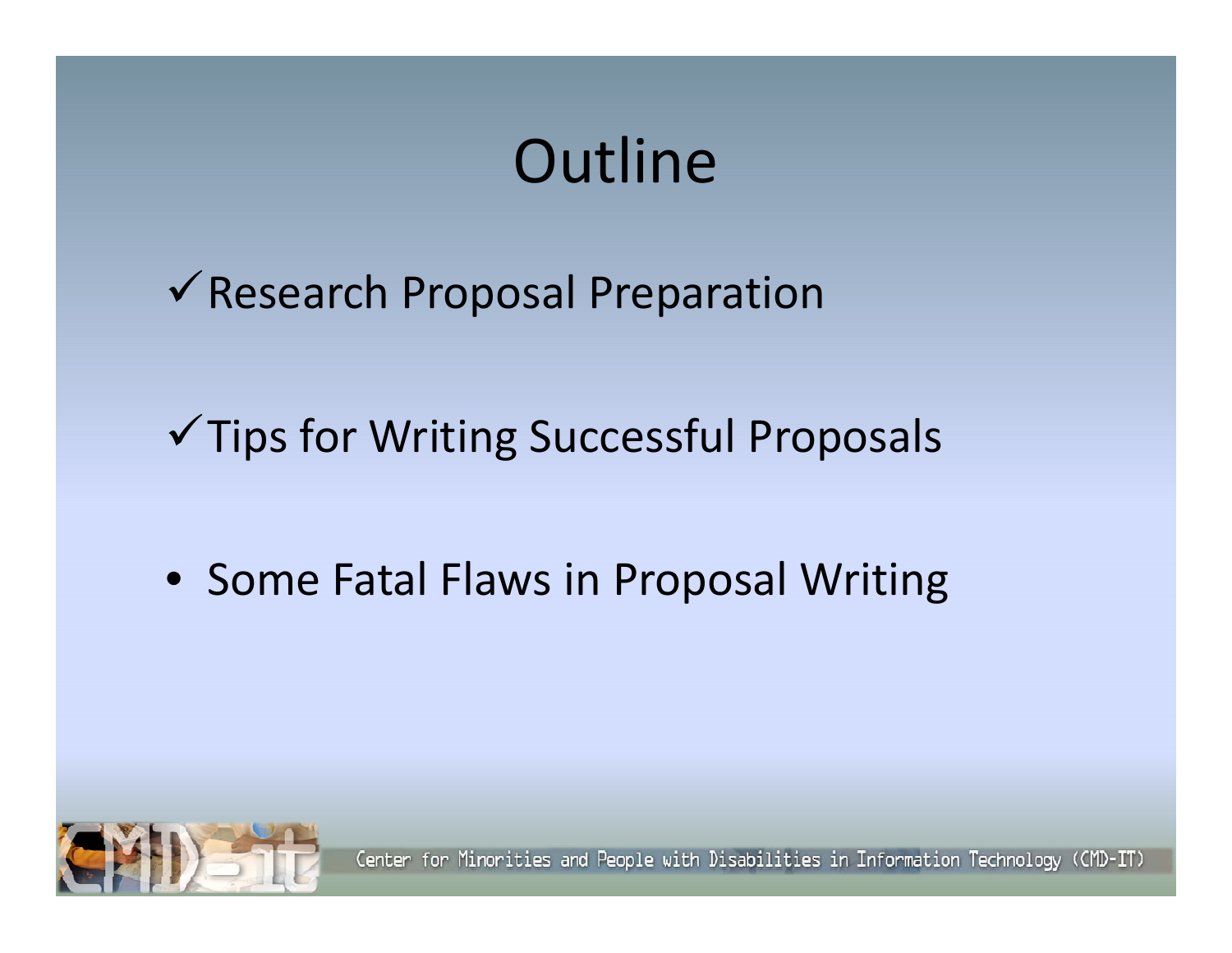## Fatal Flaws

- **Inflate the budget**
- $\blacksquare$ **Use a template for letters of support**
- $\blacksquare$ **Assume your past accomplishments are well known**
- $\blacksquare$ Assume <sup>a</sup> website is sufficient for research dissemination
- П **Provide a vague statement about assessment**
- Ξ **Assume program guidelines have not changed from previous** year
- **Assume your spelling and grammar are perfect**
- $\blacksquare$ **Substitute vague comments for good examples**
- $\blacksquare$ **Assume page limits and font size restrictions are not enforced**
- Disregard deadlines

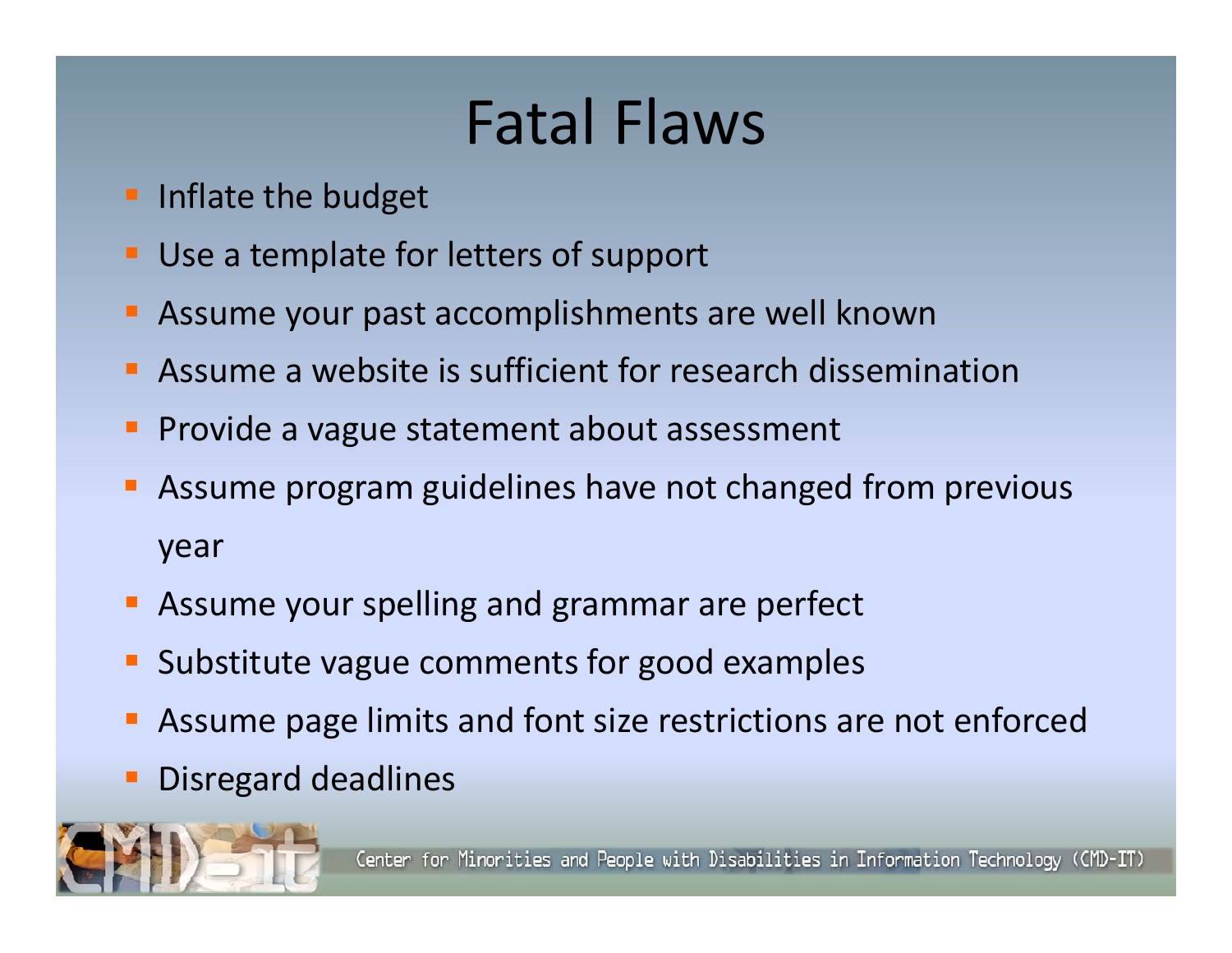#### Closing Remarks

- • *Many successful* proposals share similar characteristics
	- – $-$  clearly written, well motivated, organized, original, targeted, *important, accomplishable, impactful, significant*
- $\bullet$ • Funding depends on many things, some of which are beyond your control
	- $-$  availability of funds, portfolio of existing funded research projects, set of reviewers, timing, …
- •Be persistent and give your *best effort; success will come!*